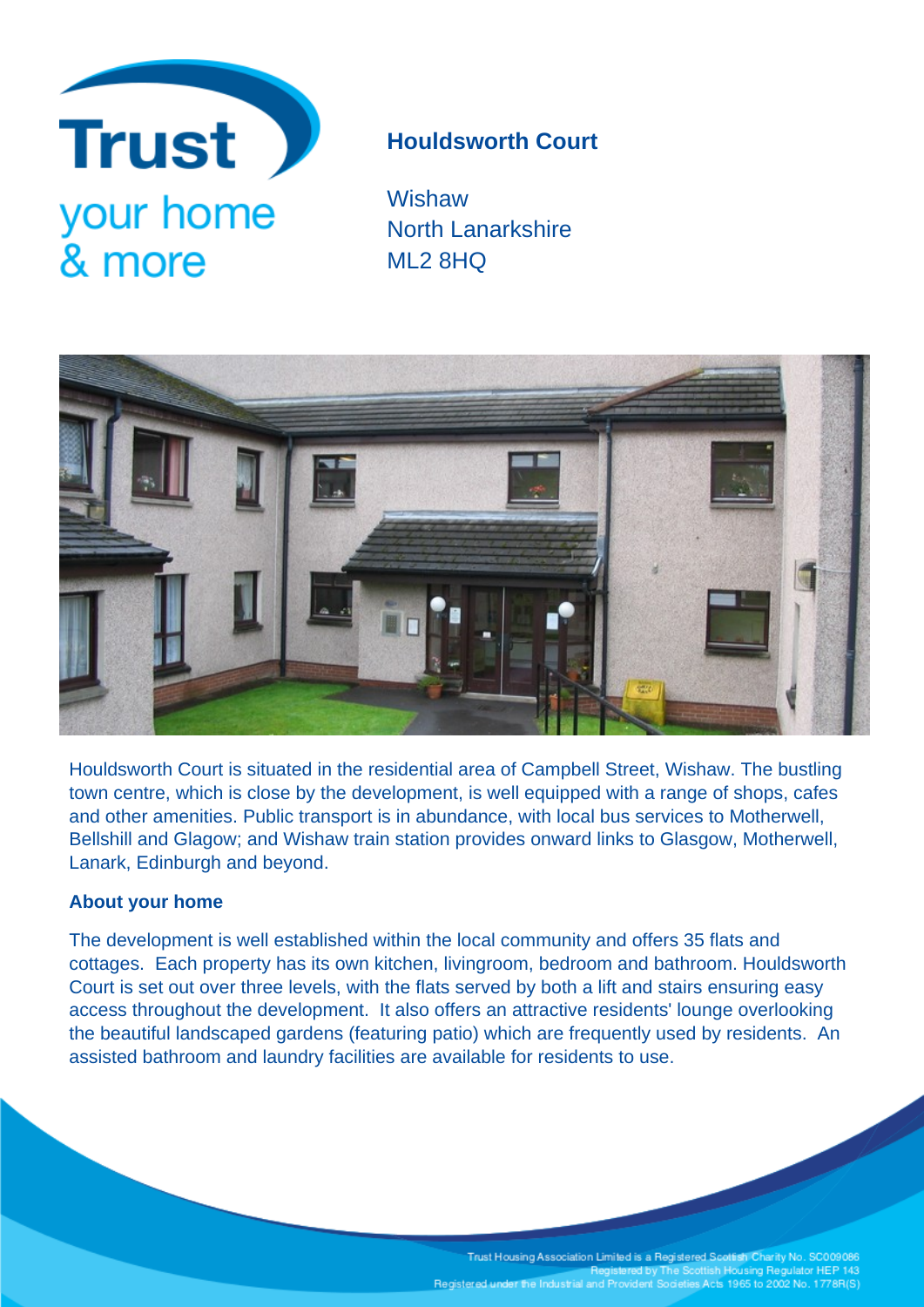# **Houldsworth Court**

Family members are encouraged to drop by as much as possible and for those who live further afield, the comfortable and well equipped guest rooms are available for use.

### **Peace of mind**

Houldsworth Court has a full time co-ordinator who works Monday to Friday. They are on hand to help and support residents.

Residents benefit from our repairs service which is available 24 hours a day 7 days a week.

# **Security**

The standard Trust safety and security features are installed throughout the development. These include fire alarms and a sophisticated call system in each flat, which provides communication with an alarm centre 24 hours a day. The front door of the main building in the development is covered by a secure door entry system.

# **Friendship**

There is a busy entertainment schedule in place including regular coffee mornings, a lunch club and special events like Christmas celebrations, giving our residents the opportunity to come together to foster a positive community spirit.

### **Local amenities**

The following amenities are all available close to the development:

- Local shops
- Post office
- Bank
- Hairdresser
- Medical centre

#### **What is sheltered housing?**

Sheltered housing provides a range of services and facilities designed to meet the needs of older people aged 60 years and above. However, younger people who demonstrate a need for sheltered housing may sometimes be considered. Personal care is not provided by Trust but can be provided by the local Council's Social Work staff or private agencies. Trust staff can liaise with the local Council's Social Work staff on your behalf to arrange an assessment.

#### **How to Apply**

Our application process has been designed to match you with the property that is right for you. Our Allocations Team will take you through the process step by step from application to moving in. We are here to provide you with all the help, guidance and assistance that you require.

Trust Housing Association Limited is a Registered Scottish Charity No. SC009086<br>Registered by The Scottish Housing Regulator HEP 143 Registered under the Industrial and Provident Societies Acts 1965 to 2002 No. 1778R(S)